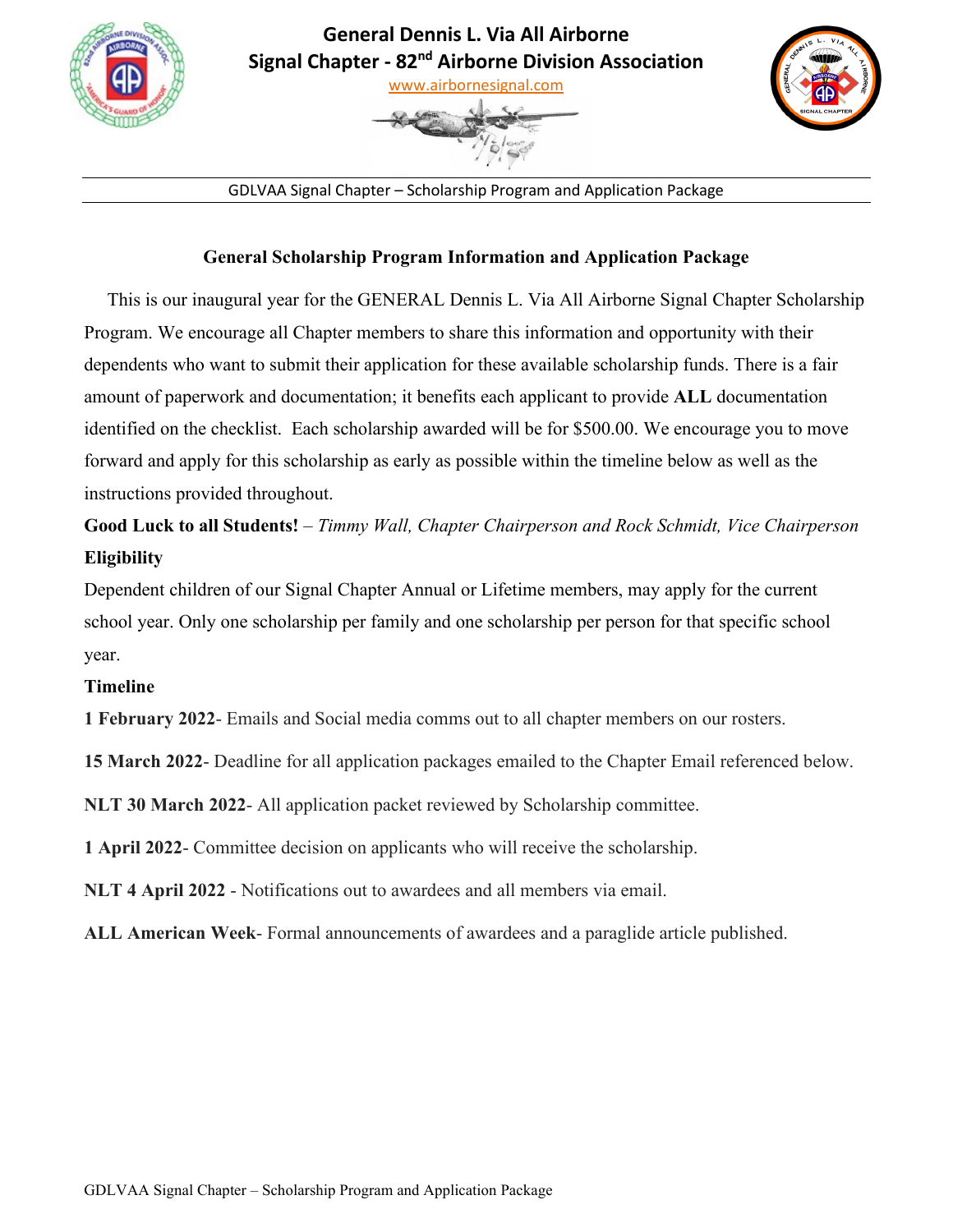

## **General Dennis L. Via All Airborne Signal Chapter - 82nd Airborne Division Association**

[www.airbornesignal.com](about:blank)





GDLVAA Signal Chapter – Scholarship Program and Application Package

### **Scholarship Application Form**

*(Privacy Act of 1974 Information is in effect for your protection) Please use a laptop or computer to enter your information for all forms you are going to submit so that they can be sent electronically. Print it and submit each form as part of your overall package, via email.* 

- 1. Legal Name: First, middle, and last-
- 2. Date of Birth-
- 3. Cell number where we can reach you during business hours (9-5, M-F)-
- 4. Your email address-
- 5. Home mailing address-
- 6. Sponsor's Name-
- 7. Relationship to Sponsor-
- 8. Chapter Member type (Annual or Lifetime members)-
- 9. Sponsor's mailing address (if different from yours)-
- 10. Sponsor's number where they can be reached during normal business hours-
- 11. Sponsor's email address-
- 12. Name and mailing address of College or school where you plan on using the funds-
- 13. Name of Counselor or Faculty Advisor (FA)-
- 14. Counselor or FA Telephone Number or email address-
- 15. Major or Field of Concentration-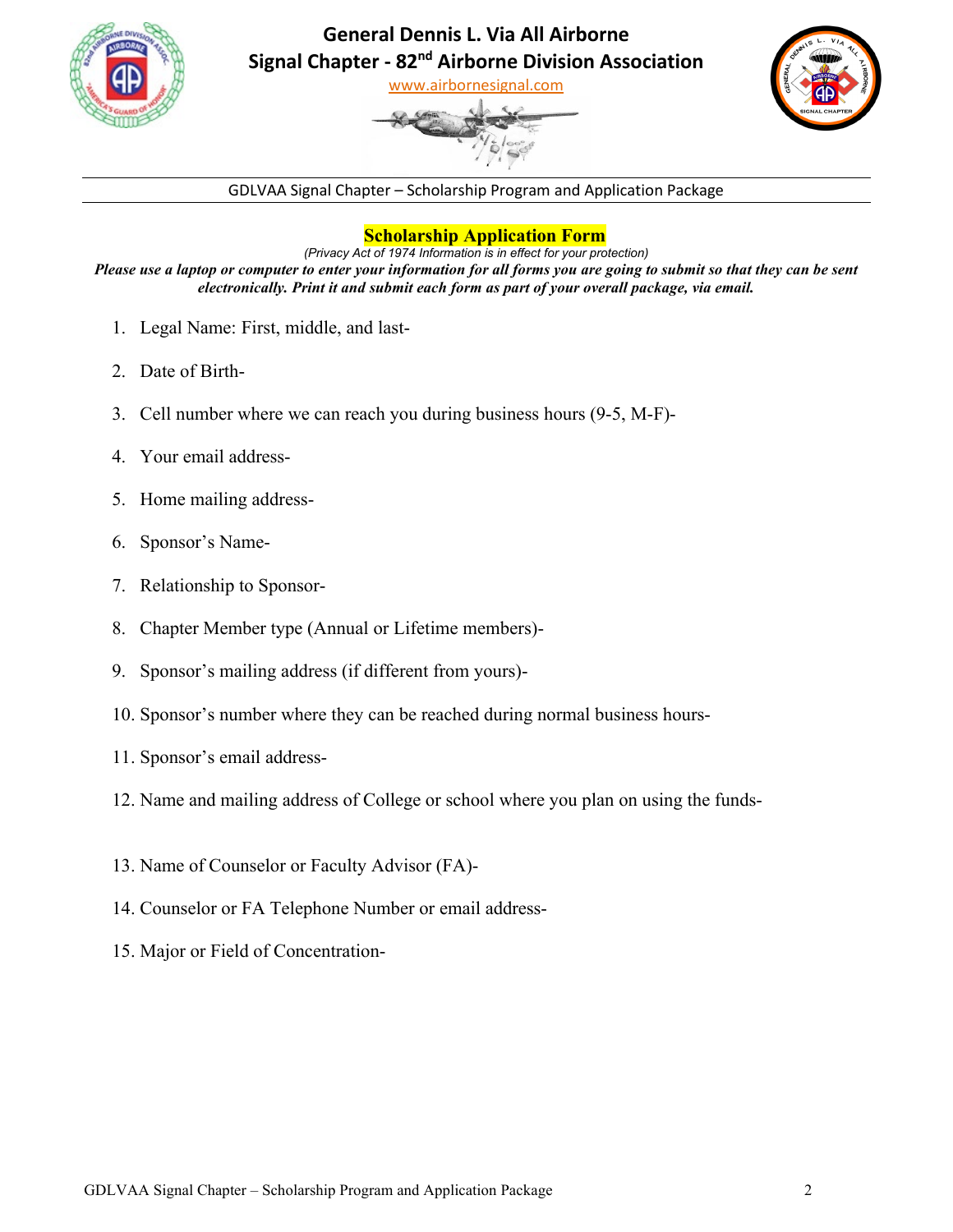

# **General Dennis L. Via All Airborne Signal Chapter - 82nd Airborne Division Association**

[www.airbornesignal.com](about:blank)





GDLVAA Signal Chapter – Scholarship Program and Application Package

### **Scholarship Program Application Package Checklist and Signoff**

*Please use a laptop or computer to enter your information for all forms you are going to submit so that they can be sent electronically. Print it and submit each form as part of your overall package, via email.*

- 1. Application Form #1 complete.
- 2. A written essay outlining and detailing "Your education goals and how those goals will benefit the world around you." The essay can be printed out and submitted as a separate document of your application. The essay must be a total of 800 – 1000-word count. This must be your original work with no help from anyone else. The format should be a word document, Time New Roman Font Size 12, double spacing is optional. Ensure you spell check, grammar check and save your copy locally for future reference.
- 3. Your resume.
- 4. A letter of recommendation from either your sponsor, teacher or current faculty advisor if already attending school. Other recommendations may be submitted but are not required.
- 5. High School or college transcript copy showing current/past grades and grade point average.
- 6. Optional -Copy of your National Test Scores, i.e., SAT ACT, etc.
- 7. A head and shoulder 4" x 6" size current color photo, (no dogs, horses or friends, just a picture of you). Include this in your resume OR you have the option to add it separately.
- 8. This checklist completed and signed below.

### **The Application package, all forms must be complete and submitted via email to**  [signal82abndivassoc@gmail.com](about:blank) **no later than 15 March 2022.**

Once the application is sent via email we will respond within a few working days acknowledging and providing any additional instructions if the package is incomplete or missing items. If you have not received a response after seven calendar days, you can also attempt to reach us on the Chapter Facebook page.

Your signature below constitutes permission for the Chapter Scholarship Committee to contact anyone you list as a sponsor, recommender, counselor or faculty advisor named above for additional information.

Applicant's Signature and Date-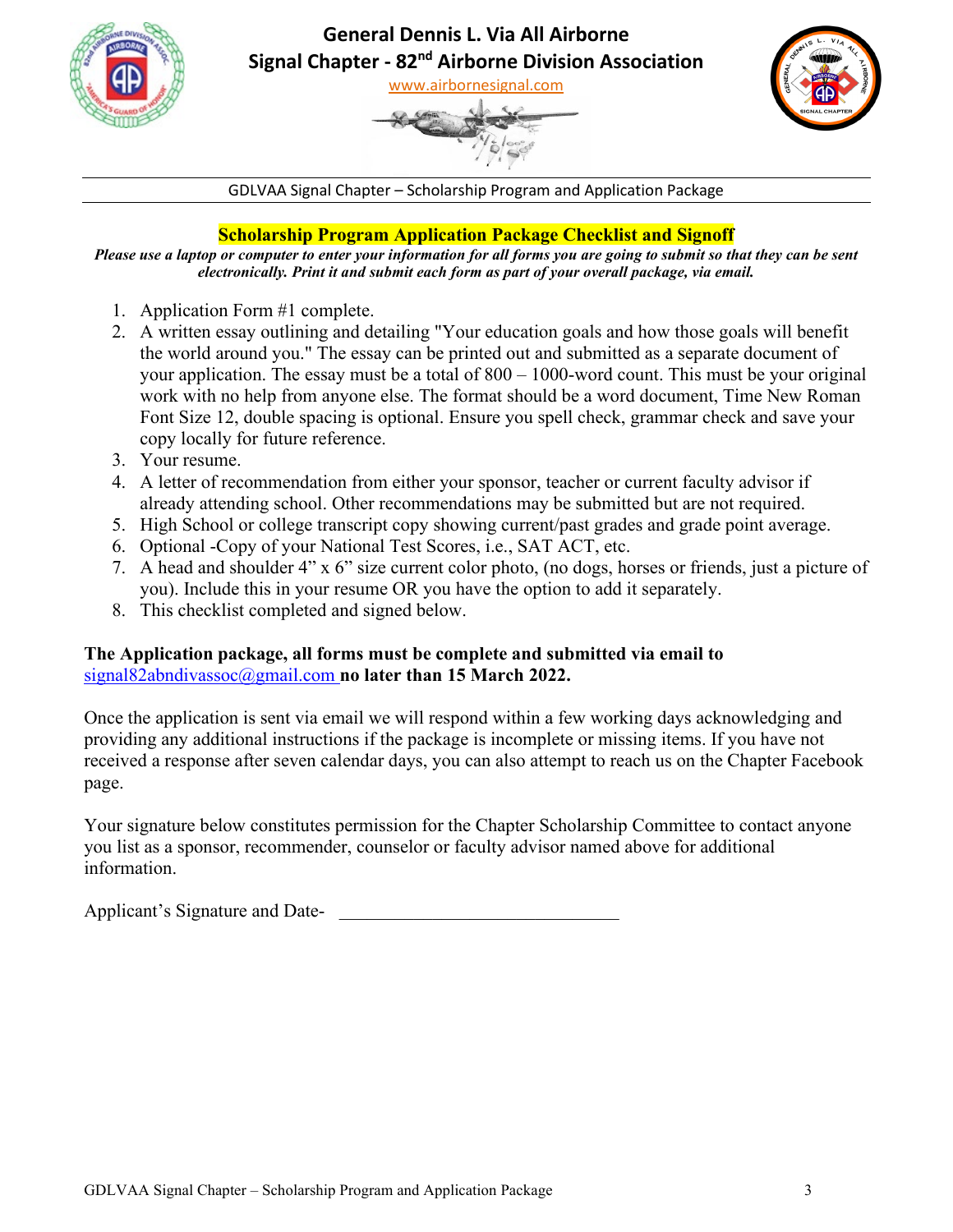

**General Dennis L. Via All Airborne Signal Chapter - 82nd Airborne Division Association**

[www.airbornesignal.com](about:blank)





GDLVAA Signal Chapter – Scholarship Program and Application Package

# **Applicants Picture**

**Resume Template**- We prefer a one-page resume to be entered below using Times New Roman font, size 12. No double spacing needed.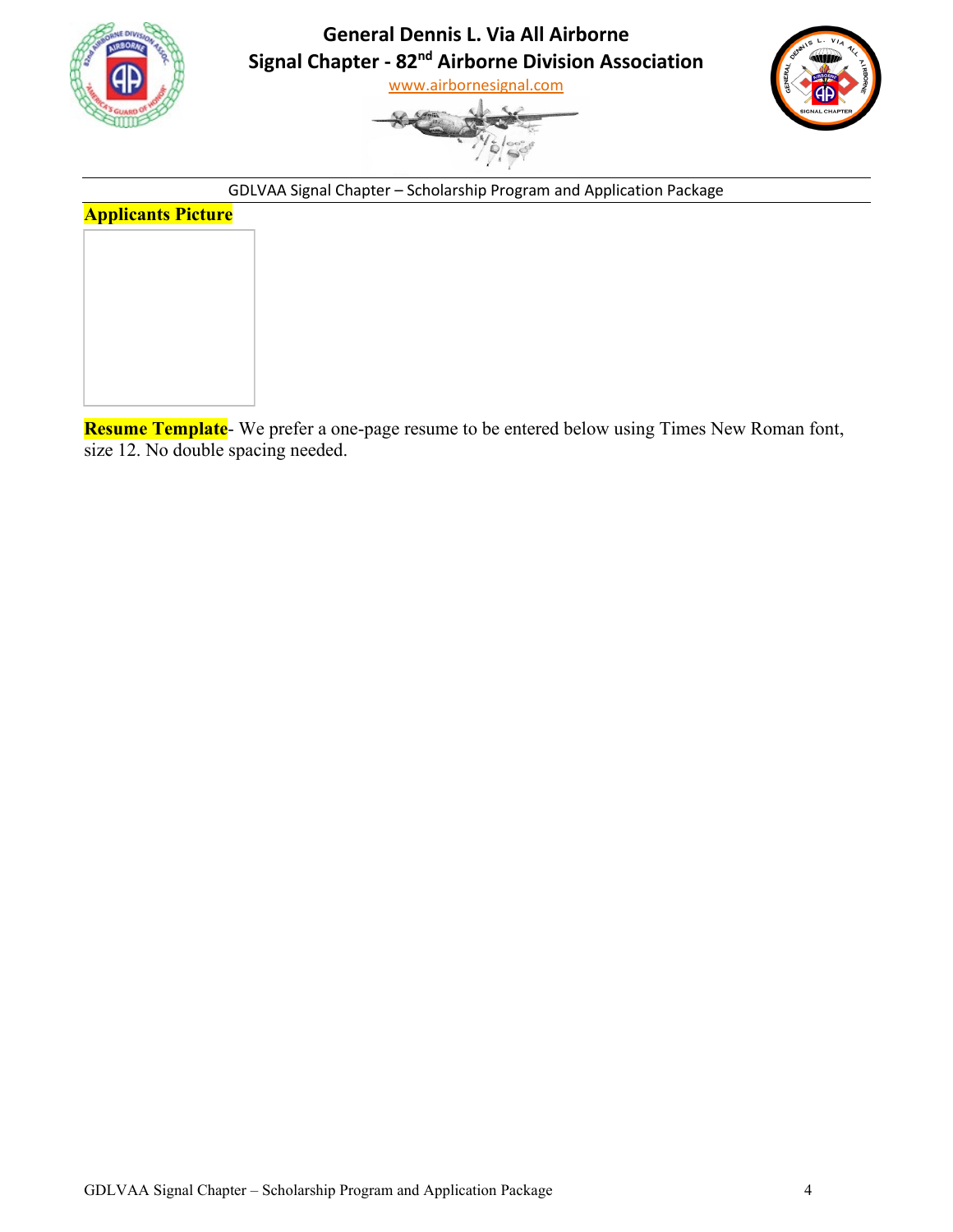





GDLVAA Signal Chapter – Scholarship Program and Application Package

**Resume Template** (Continued)- We prefer a one-page resume to be entered below using Times New Roman font, size 12. No double spacing needed.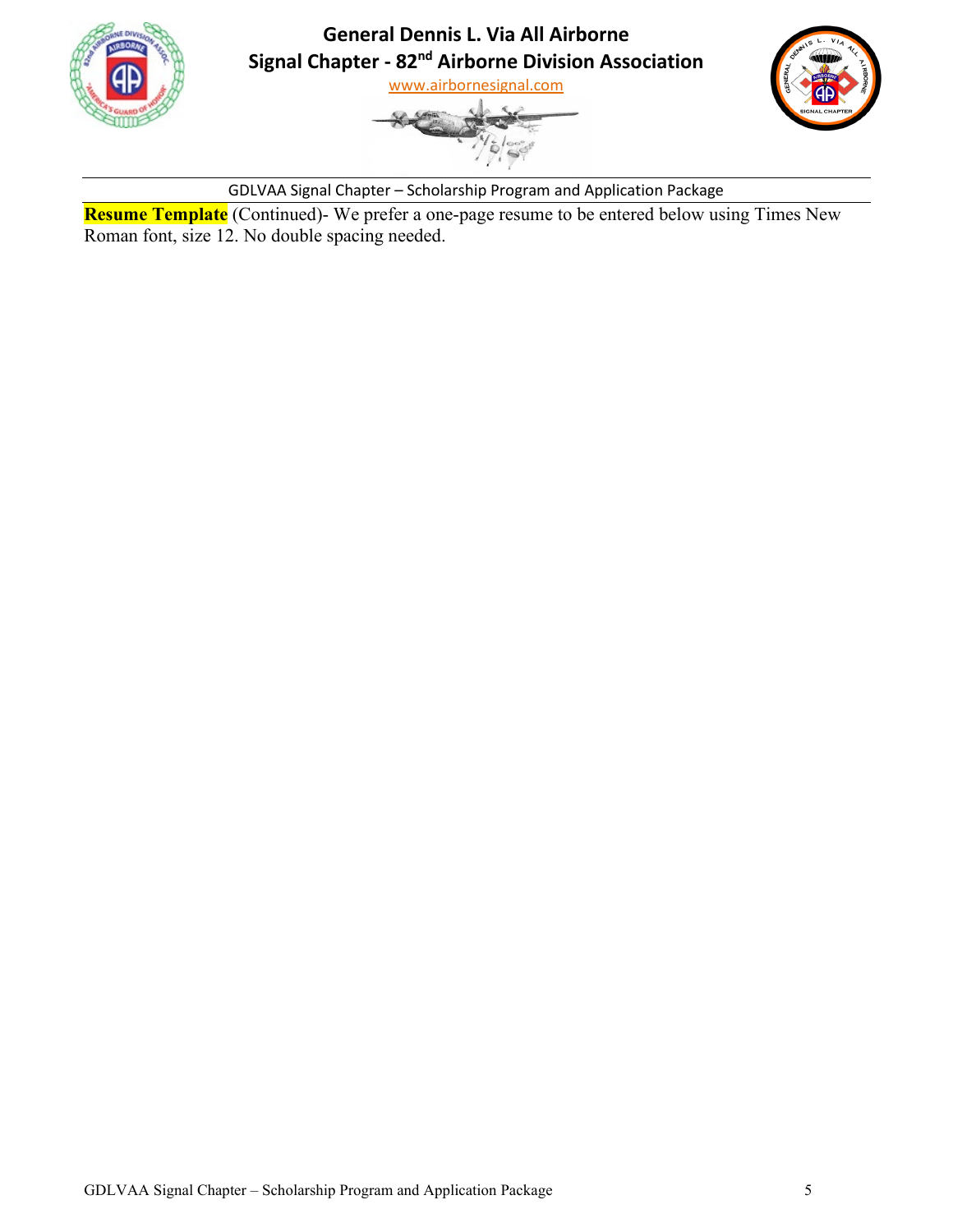





GDLVAA Signal Chapter – Scholarship Program and Application Package

**Resume Template**- (Continued) We prefer a one-page resume to be entered below using Times New Roman font, size 12. No double spacing needed.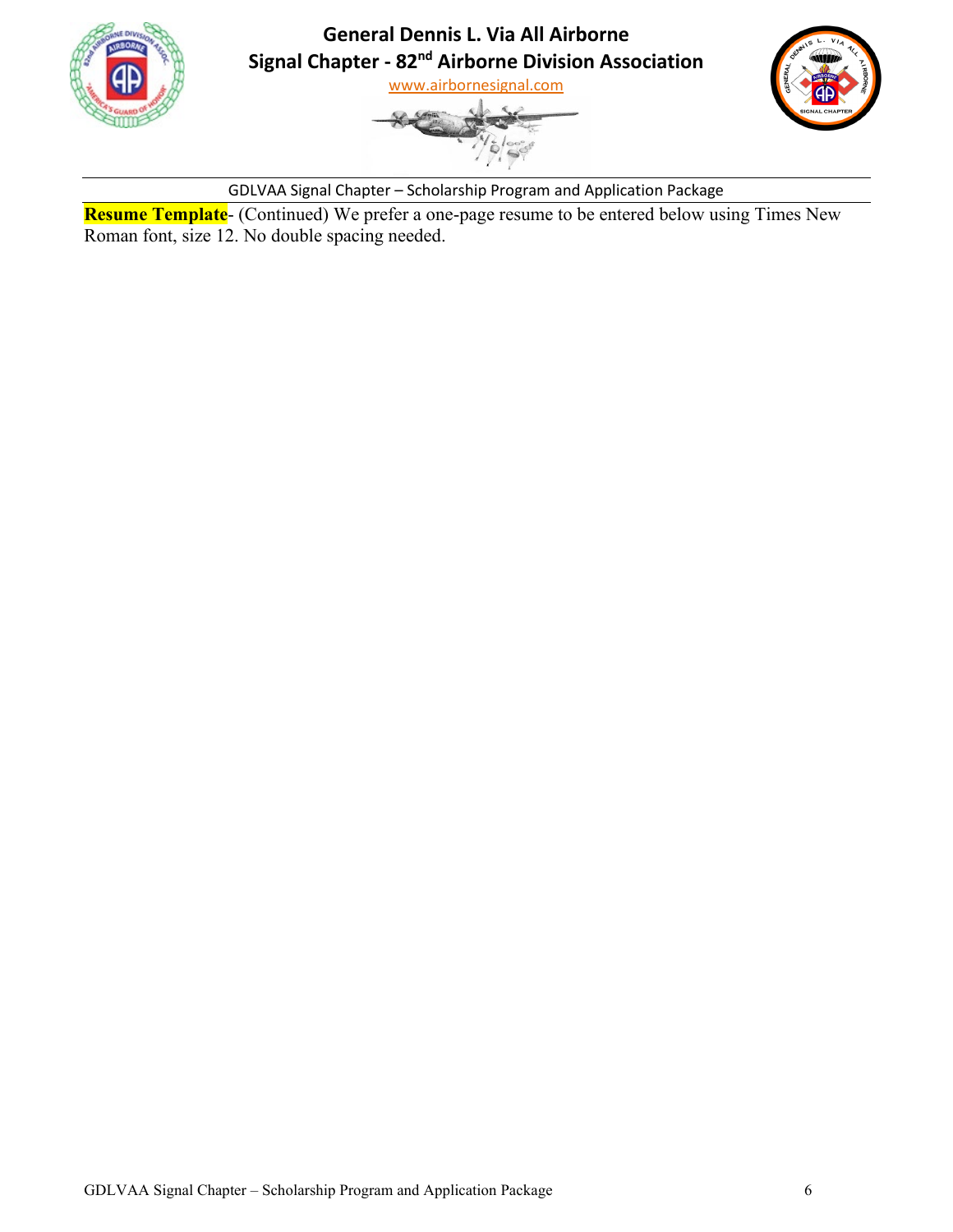





GDLVAA Signal Chapter – Scholarship Program and Application Package

**Letter of Recommendation** - We prefer a one-page letter to be entered below using Times New Roman font, size 12. No double spacing needed.

From: Recommender's Name here

Comments by recommender:

Dear Committee members,

Regarding the GDLVAA Signal Chapter Scholarship application package for:

First Name Last Name

Digital Signature

Date

Digitally Signed and dated. Full legal name of the recommender and date will be accepted as a digital signature.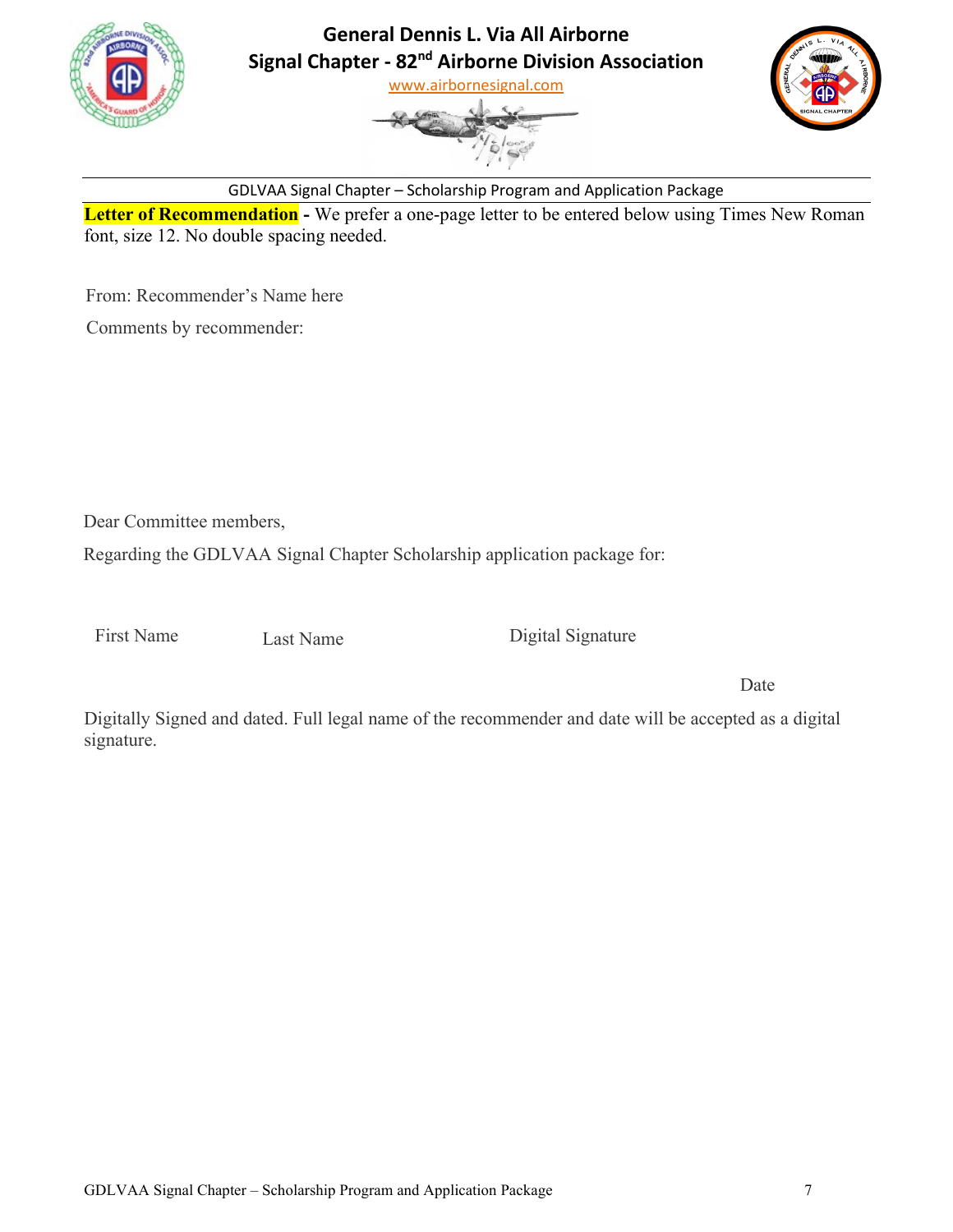





GDLVAA Signal Chapter – Scholarship Program and Application Package

**Essay Template** (Times New Roman Font Size 12, double spacing optional, 800-1000 words)

**Title**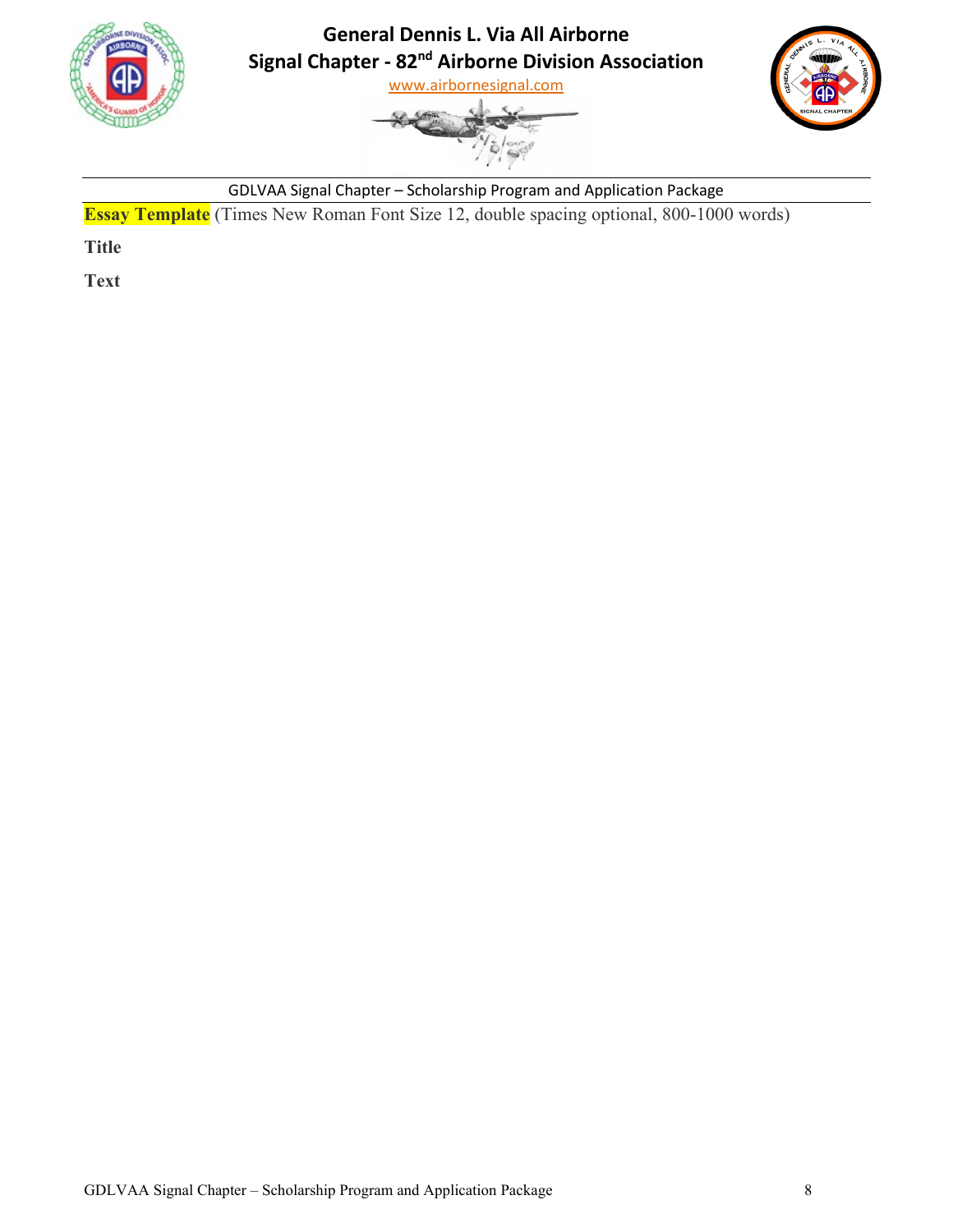





GDLVAA Signal Chapter – Scholarship Program and Application Package **Essay Template** (Times New Roman Font Size 12, double spacing optional, 800-1000 words)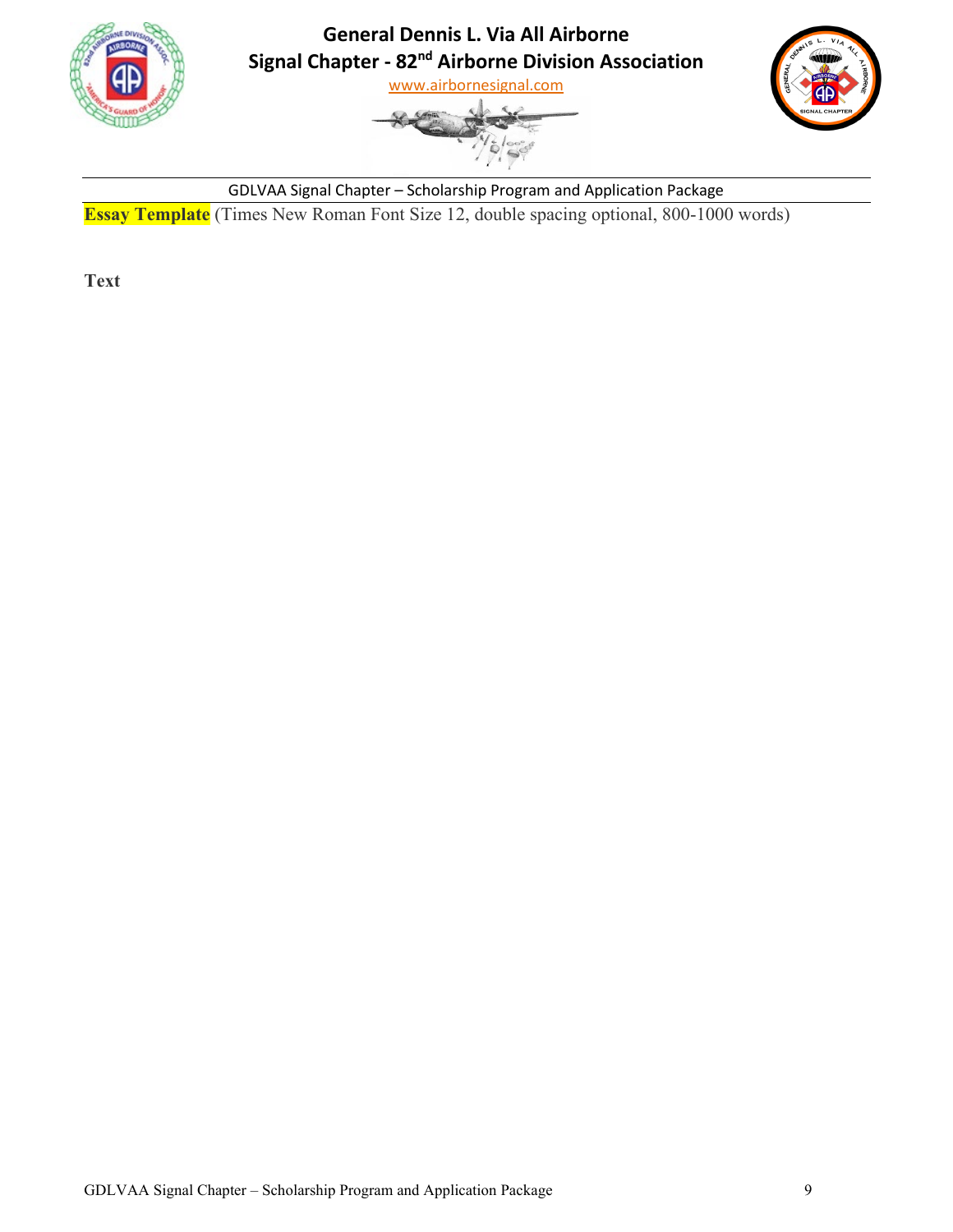





GDLVAA Signal Chapter – Scholarship Program and Application Package **Essay Template** (Times New Roman Font Size 12, double spacing optional, 800-1000 words)